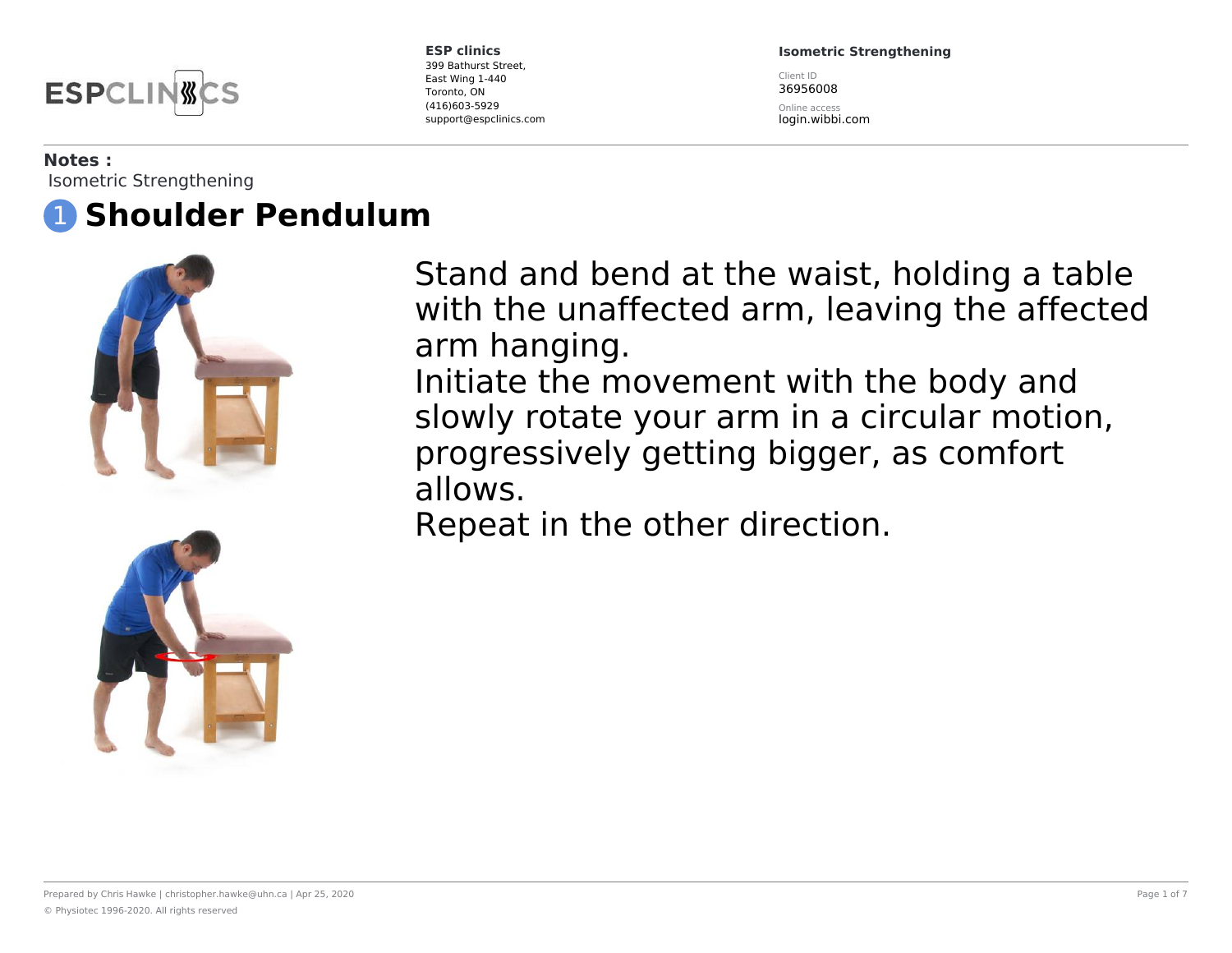

# 2 **Brugger exercise**





**ESP clinics** 399 Bathurst Street, East Wing 1-440 Toronto, ON (416)603-5929 support@espclinics.com **Isometric Strengthening**

Client ID 36956008

Online access login.wibbi.com

Sit on a chair with your arms relaxed on your sides.

Rotate your arms in order to point your thumbs backward and to open the chest. Squeeze the shoulder blades together, keep your chin tucked and hold this position for the recommended time.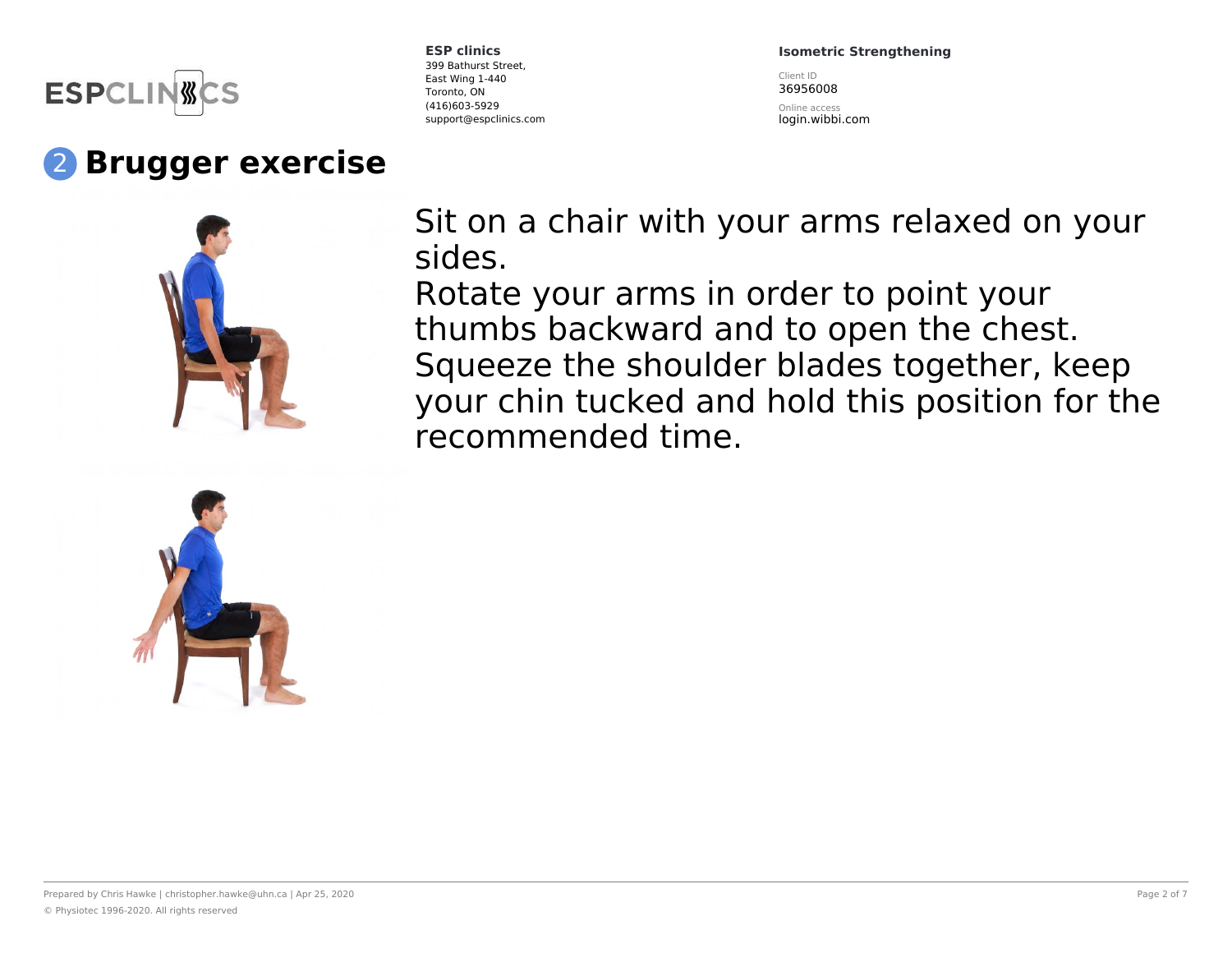

**Isometric Strengthening**

Client ID 36956008

Online access login.wibbi.com

### 3 **Isometric shoulder extension**



Stand close to a wall with your back against it, your elbow bent and your chin tucked in. Without moving your body or your head, push your elbow back into the wall. You can put a cushion between your elbow and the wall if there is pain.

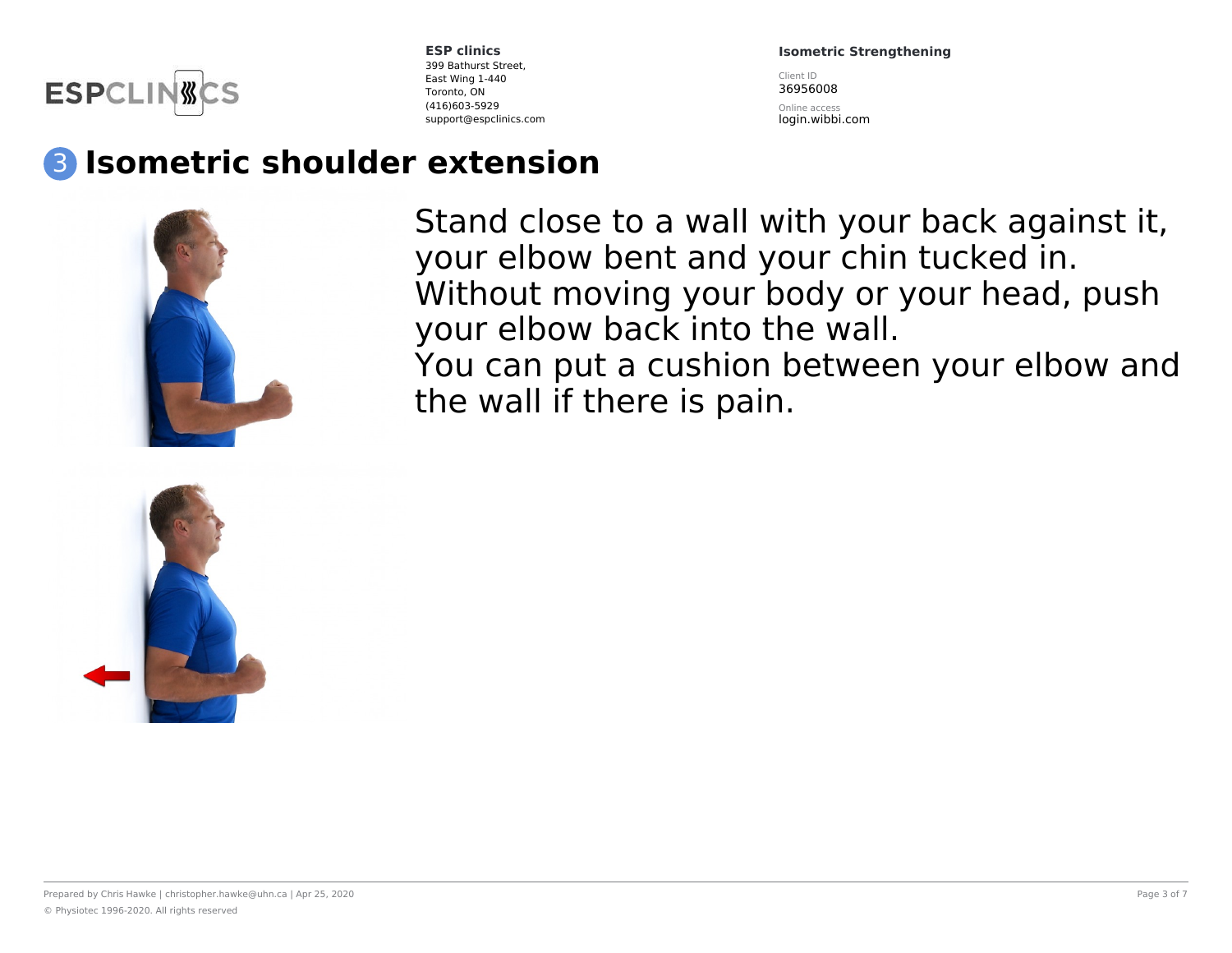

**Isometric Strengthening**

Client ID 36956008

Online access login.wibbi.com

## 4 **Isometric scapular retraction**



Stand up next to a table or a countertop. Put your hand on the table and push back against it for the recommended time. Make sure to keep the shoulder stabilized by squeezing the muscles around your involved shoulder blade as you push.

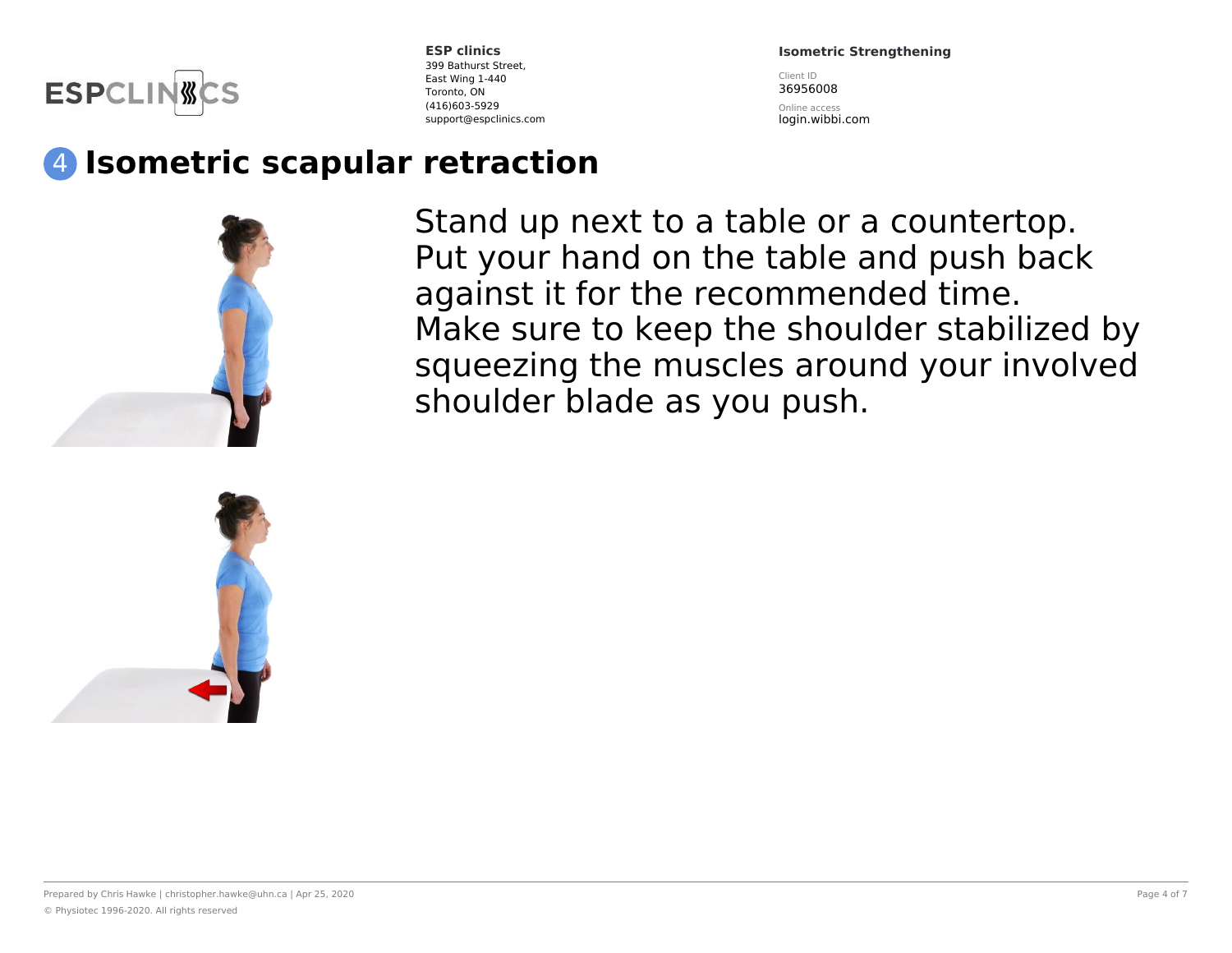

**Isometric Strengthening**

Client ID 36956008

Online access login.wibbi.com

### 5 **Iso. shoulder abduction**





Stand with the side of your elbow against the wall.

Keep your elbow bent to 90 degrees and your chin tucked in.

Push your elbow against the wall out to the side while keeping your body and head still. Do not lean on the wall or use your body weight to push.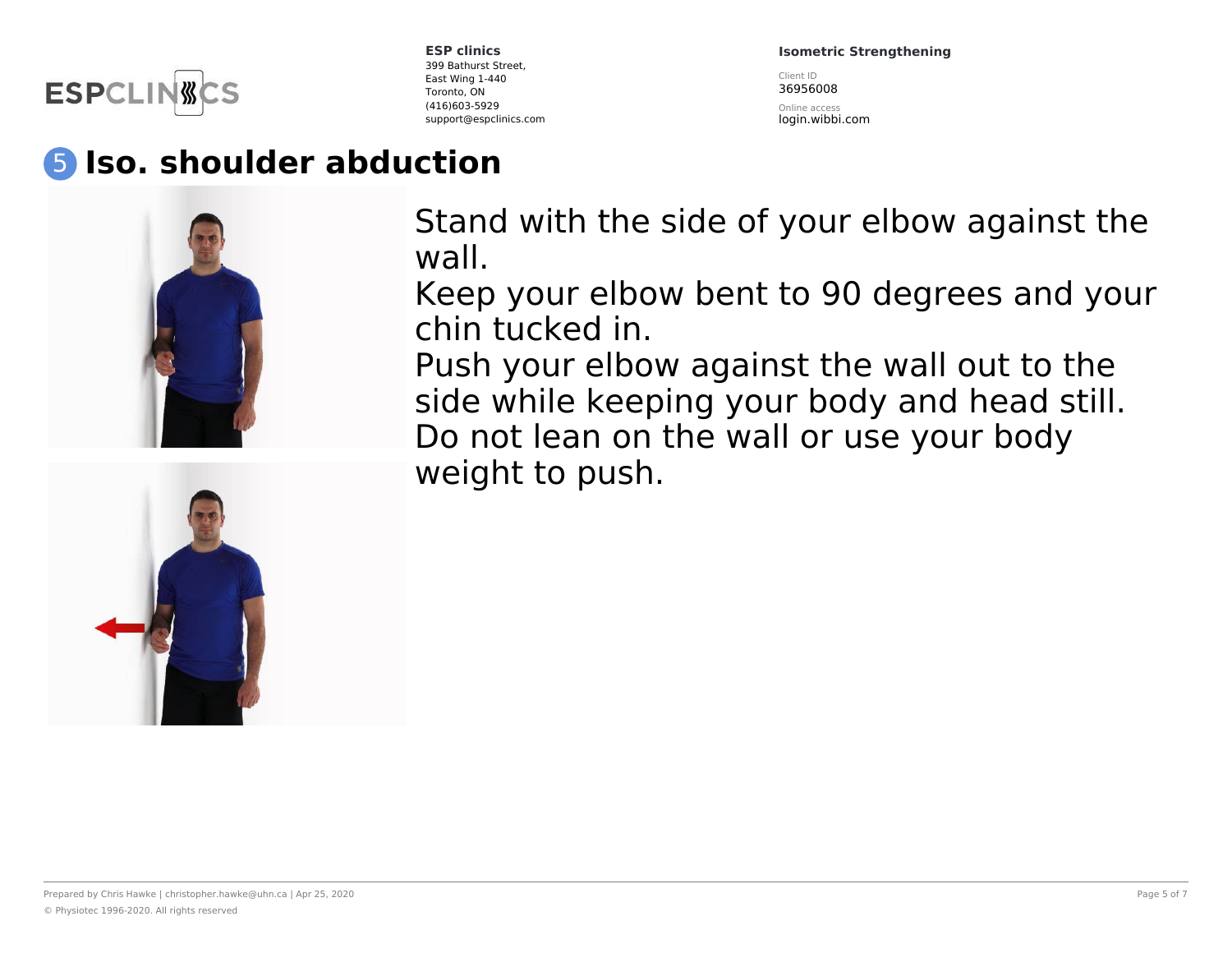

**Isometric Strengthening**

Client ID 36956008

Online access login.wibbi.com

# 6 **Isometric external rot.**



Stand beside a wall with the affected arm at your side, your wrist against the wall and your chin tucked in.

Push your wrist outward while keeping your elbow at your side and your head still. Relax your arm and repeat.

You can use the opposite arm to resist movement at wrist level instead of pushing against the wall.